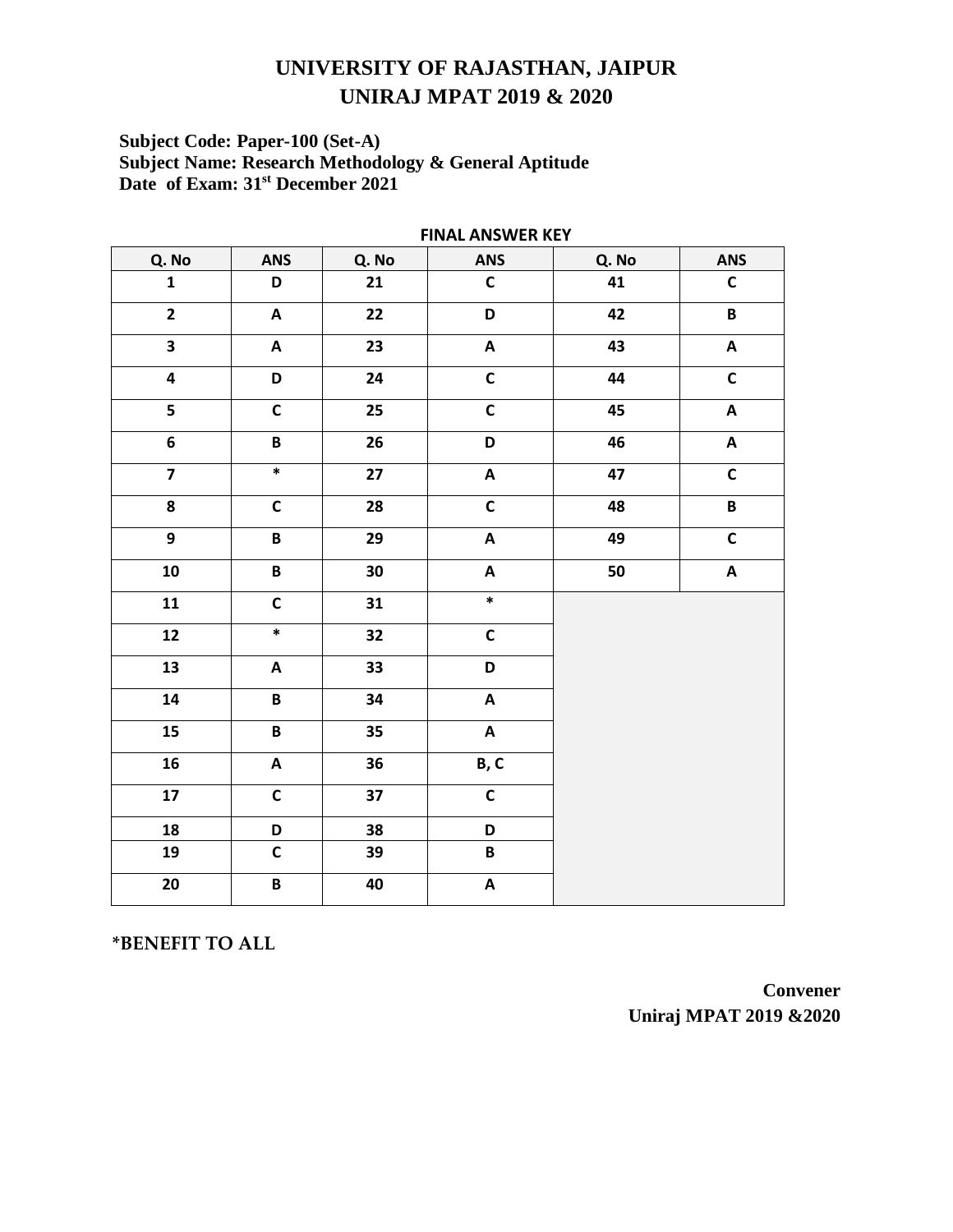# Subject Code: Paper-100- (Set-B)<br>Subject Name: Research Methodology & General Aptitude<br>Date of Exam: 31<sup>st</sup> December 2021

| .                       |                           |        |                           |       |                           |  |
|-------------------------|---------------------------|--------|---------------------------|-------|---------------------------|--|
| Q. No                   | <b>ANS</b>                | Q. No  | ANS                       | Q. No | <b>ANS</b>                |  |
| $\mathbf{1}$            | $\boldsymbol{\mathsf{A}}$ | 21     | $\boldsymbol{\mathsf{A}}$ | 41    | $\, {\bf B} \,$           |  |
| $\overline{\mathbf{2}}$ | $\overline{c}$            | 22     | $\overline{c}$            | 42    | B, C                      |  |
| $\overline{\mathbf{3}}$ | D                         | 23     | $\mathsf{C}$              | 43    | $\boldsymbol{\mathsf{A}}$ |  |
| $\overline{\mathbf{4}}$ | D                         | 24     | D                         | 44    | $\boldsymbol{\mathsf{A}}$ |  |
| 5                       | $\boldsymbol{\mathsf{A}}$ | 25     | $\mathsf{C}$              | 45    | $\overline{\mathsf{C}}$   |  |
| $\bf 6$                 | $\ast$                    | 26     | $\mathsf{C}$              | 46    | $\boldsymbol{\mathsf{A}}$ |  |
| $\overline{\mathbf{z}}$ | $\mathsf{C}$              | 27     | $\boldsymbol{\mathsf{A}}$ | 47    | $\boldsymbol{\mathsf{A}}$ |  |
| $\overline{\mathbf{8}}$ | $\, {\bf B} \,$           | 28     | $\overline{\mathsf{c}}$   | 48    | $\boldsymbol{\mathsf{A}}$ |  |
| $\overline{9}$          | $\, {\bf B} \,$           | 29     | D                         | 49    | $\mathsf{C}$              |  |
| 10                      | $\, {\bf B} \,$           | $30\,$ | B                         | 50    | B                         |  |
| 11                      | $\pmb B$                  | 31     | $\mathsf{C}$              |       |                           |  |
| $\boldsymbol{12}$       | $\pmb B$                  | 32     | $\mathsf{C}$              |       |                           |  |
| 13                      | D                         | 33     | D                         |       |                           |  |
| 14                      | $\mathsf{C}$              | 34     | $\ast$                    |       |                           |  |
| 15                      | $\mathsf C$               | 35     | D                         |       |                           |  |
| 16                      | $\boldsymbol{\mathsf{A}}$ | 36     | $\boldsymbol{\mathsf{A}}$ |       |                           |  |
| ${\bf 17}$              | $\, {\bf B} \,$           | 37     | $\boldsymbol{\mathsf{A}}$ |       |                           |  |
| 18                      | $\mathsf{C}$              | 38     | $\boldsymbol{\mathsf{A}}$ |       |                           |  |
| 19                      | $\ast$                    | 39     | $\mathsf{C}$              |       |                           |  |
| ${\bf 20}$              | $\boldsymbol{\mathsf{A}}$ | 40     | $\boldsymbol{\mathsf{A}}$ |       |                           |  |

**FINAL ANSWER KFY** 

\*BENEFIT TO ALL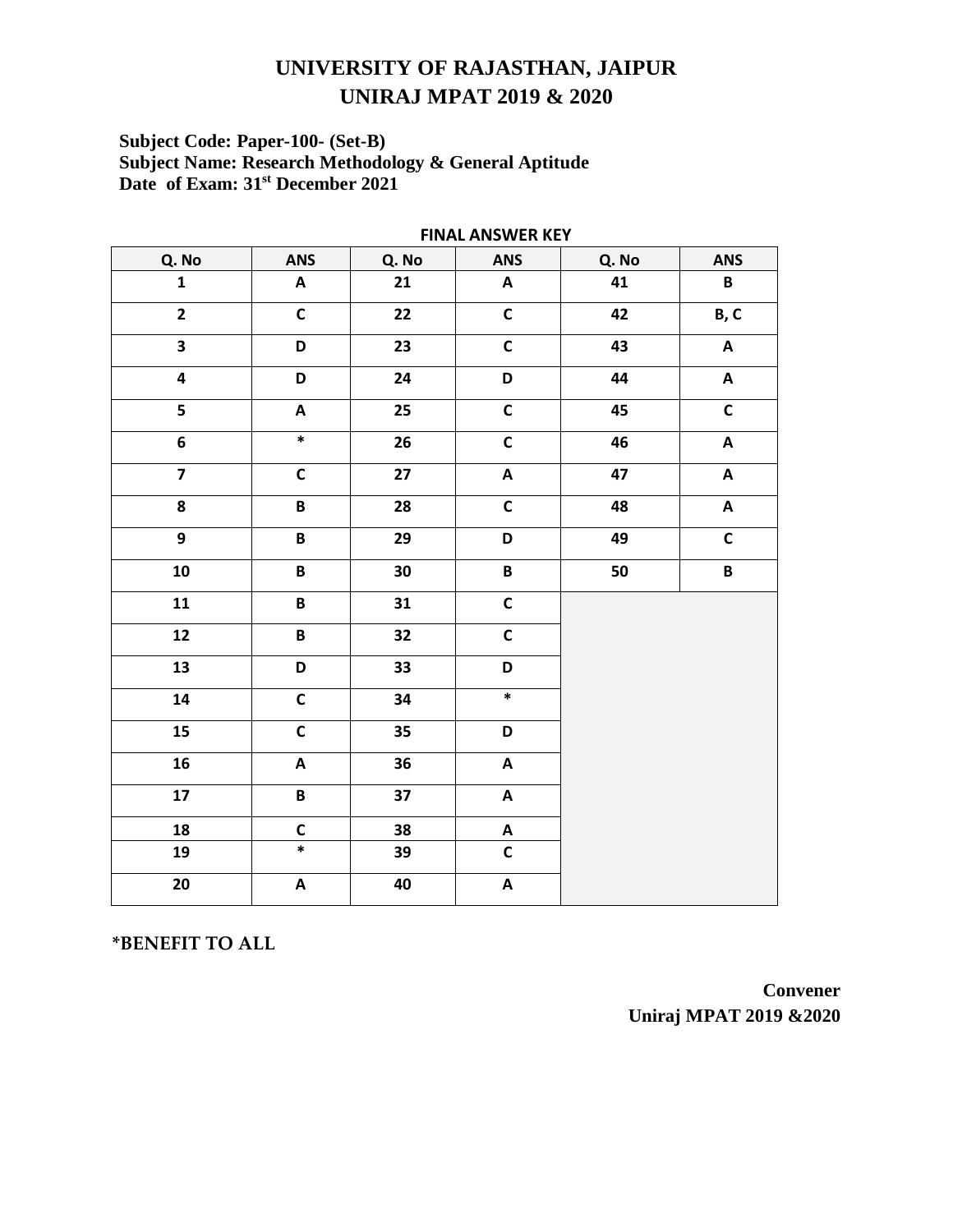# Subject Code: Paper-100- (Set-C)<br>Subject Name: Research Methodology & General Aptitude<br>Date of Exam: 31<sup>st</sup> December 2021

| <b>I IIAN WASARED BET</b> |                           |        |                           |       |                           |
|---------------------------|---------------------------|--------|---------------------------|-------|---------------------------|
| Q. No                     | <b>ANS</b>                | Q. No  | <b>ANS</b>                | Q. No | <b>ANS</b>                |
| $\mathbf{1}$              | D                         | 21     | $\mathsf{C}$              | 41    | $\boldsymbol{\mathsf{A}}$ |
| $\overline{2}$            | $\boldsymbol{\mathsf{A}}$ | 22     | $\boldsymbol{\mathsf{A}}$ | 42    | $\overline{\mathsf{c}}$   |
| $\overline{\mathbf{3}}$   | D                         | 23     | D                         | 43    | $\boldsymbol{\mathsf{A}}$ |
| $\overline{4}$            | $\boldsymbol{\mathsf{A}}$ | 24     | $\overline{\mathsf{c}}$   | 44    | $\overline{B}$            |
| $\overline{\mathbf{5}}$   | $\mathsf C$               | 25     | $\mathsf{C}$              | 45    | B, C                      |
| $\overline{\mathbf{6}}$   | $\overline{\mathbf{B}}$   | 26     | $\overline{\mathsf{C}}$   | 46    | $\ast$                    |
| $\overline{\mathbf{z}}$   | $\mathbf C$               | 27     | $\overline{c}$            | 47    | $\, {\bf B} \,$           |
| $\overline{\mathbf{8}}$   | $\overline{\ast}$         | 28     | $\overline{\mathsf{c}}$   | 48    | $\pmb B$                  |
| $\overline{9}$            | $\overline{\mathbf{B}}$   | 29     | $\overline{A}$            | 49    | $\overline{A}$            |
| ${\bf 10}$                | $\pmb B$                  | $30\,$ | $\mathsf{C}$              | 50    | D                         |
| 11                        | $\ast$                    | 31     | $\boldsymbol{\mathsf{A}}$ |       |                           |
| $12$                      | $\overline{\mathsf{c}}$   | 32     | $\boldsymbol{\mathsf{A}}$ |       |                           |
| 13                        | $\overline{c}$            | 33     | D                         |       |                           |
| 14                        | $\overline{c}$            | 34     | $\boldsymbol{\mathsf{A}}$ |       |                           |
| 15                        | $\overline{\mathbf{B}}$   | 35     | $\overline{\mathsf{c}}$   |       |                           |
| 16                        | $\boldsymbol{\mathsf{A}}$ | 36     | $\boldsymbol{\mathsf{A}}$ |       |                           |
| $17\,$                    | $\pmb B$                  | 37     | D                         |       |                           |
| 18                        | D                         | 38     | $\mathsf{C}$              |       |                           |
| 19                        | $\overline{\mathbf{B}}$   | 39     | $\overline{\mathbf{A}}$   |       |                           |
| 20                        | $\boldsymbol{\mathsf{A}}$ | 40     | $\boldsymbol{\mathsf{A}}$ |       |                           |

**FINAL ANSWER KEY** 

\*BENEFIT TO ALL